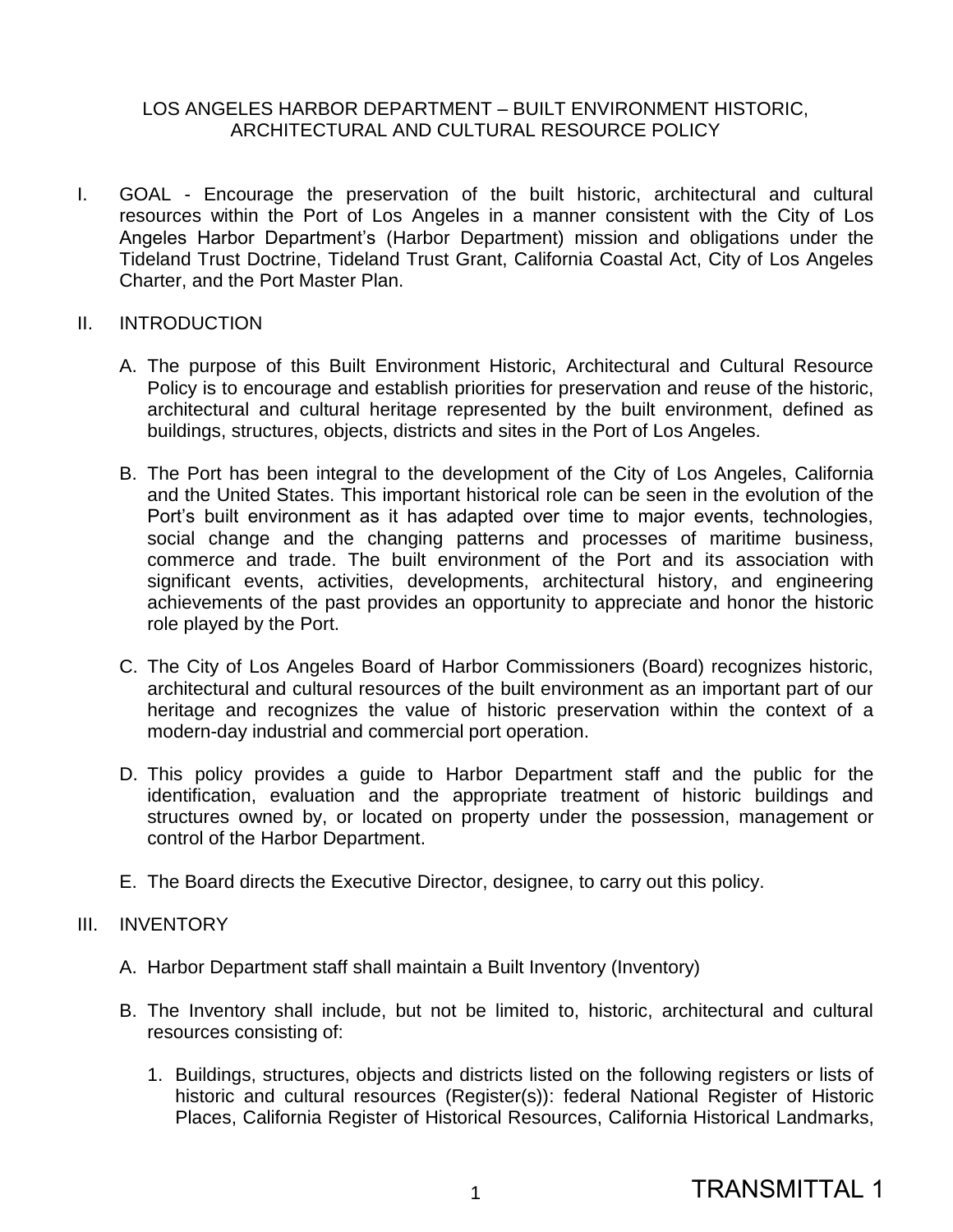California Points of Historical Interest or City of Los Angeles Historic-Cultural Monument are within the scope of this policy.

- 2. Buildings, structures, objects and districts determined by the Executive Director designee to be a historic resource. The Executive Director designee should consult with a person or persons meeting the Secretary of the Interior Professional Qualification Standards (Appendix A, 36 CFR Part 61), for assistance in determining what may be potentially eligible for inclusion on Registers either individually or as a historic district.
- 3. Buildings, structures, objects and districts determined by the Executive Director designee that do not qualify as a historic resource. The Executive Director designee should consult with a person or persons meeting the Secretary of the Interior Professional Qualification Standards (Appendix A, 36 CFR Part 61), for assistance in determining what may not be potentially eligible for inclusion on Registers either individually or as part of a historic district.
- C. The Inventory shall include, but not be limited to, information concerning:
	- 1. Location of building, structure, object or district.
	- 2. Name or description.
	- 3. Whether building, structure, object or district is listed on a Register, determined to be potentially eligible for listing on a Register or determined to not be potentially eligible for listing on a Register.
		- a. If listed, identification of the Register.
		- b. If determined to be potentially eligible for listing on a Register, identification of criteria under which it is eligible.
		- c. If determined to not be eligible for listing on a Register.
	- 4. Whether the building, structure, or object is listed or potentially eligible for listing on a Register as part of a historic district.
	- 5. Date of evaluation or listing on a Register.
- D. If a building, structure or object forms part of an historic district, all buildings, structures or objects contributing to the district shall be identified as well as buildings, structures or objects that do not contribute to the historic district.

## IV. EVALUATION

A. All evaluations concerning recommendations as to the historic status pertaining to buildings, structures, objects, districts or areas under this policy should be carried out by person or persons meeting the Secretary of the Interior Professional Qualification Standards (Appendix A, 36 CFR Part 61)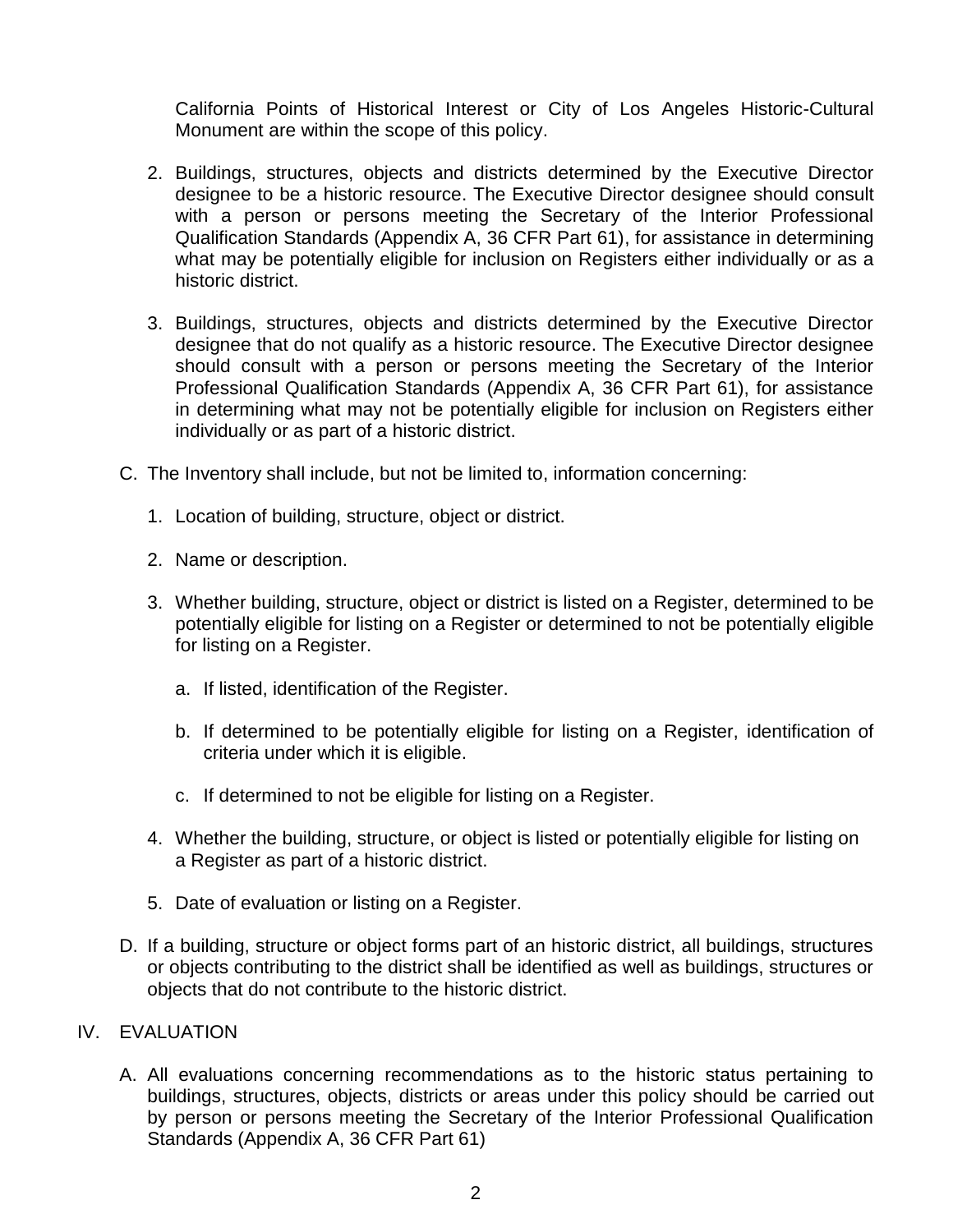- B. All evaluations shall include SurveyLA and California Department of Parks and Recreation recordation forms for evaluated objects, buildings, structures and districts.
- C. Two years from the adoption of this policy, and every five years thereafter, Harbor Department staff shall identify buildings, structures, objects and districts that may be potential historic resources. Harbor Department staff may identify these buildings, structures, objects and districts by, but not limited to, information in Harbor Department records, other government records, private records; published reports; newspapers; magazines or information from the public. Once buildings, structures, objects and districts have been identified by the Harbor Department, staff shall determine which, if any, of the buildings and structures will undergo evaluation.
- D. The benchmark for evaluation shall be 50-years of age in keeping with the National Park Service guidance. Buildings, structures, objects and districts less than 50 years of age will be evaluated if the Executive Director or his or her designee identifies a reason, including but not limited to the building or structure, object or district possessing exceptional importance, such as to believe an evaluation is warranted.

## V. PRESERVATION

- A. The Harbor Department shall promote and establish priorities for the preservation and adaptive reuse, where feasible, of historic buildings, structures, objects and districts owned, or located on property owned, by the Harbor Department, consistent with the mandates imposed upon it by the Tideland Trust Doctrine, Tideland Trust Grant, California Coastal Act, City of Los Angeles Charter, the Port Master Plan, and laws of the United States and the State of California.
- B. The Harbor Department shall also promote preservation and adaptive reuse of its historic resources through the Port of Los Angeles Real Estate Leasing Policy and through its issuance of Harbor Department General Engineering Permits.
- C. Harbor Department staff shall consider historic resources during the earliest stages of project planning to determine the feasibility of reuse in its current capacity or its adaptive reuse while preserving its character defining features. This consideration will include direct and indirect effects upon the historic resource.
- D. If historic resources are involved in any potential leasing transaction by the Harbor Department, the Executive Director shall direct that evaluation criteria related to preservation and adapted reuse of this historic resource be one of the criteria to evaluate the extent to which the proposed lease promotes and provides for an adaptive reuse of the building or structure and the preservation of character defining features of the historic resource. In all cases where historic resources are involved, preservation and adaptive reuse shall be encouraged*.*
- E. The environmental review process for analysis of potential impacts to a building, structure or object shall include, but not be limited to, the following steps implemented by the Director of the Environmental Management Division in consultation with the Director of the Engineering Division: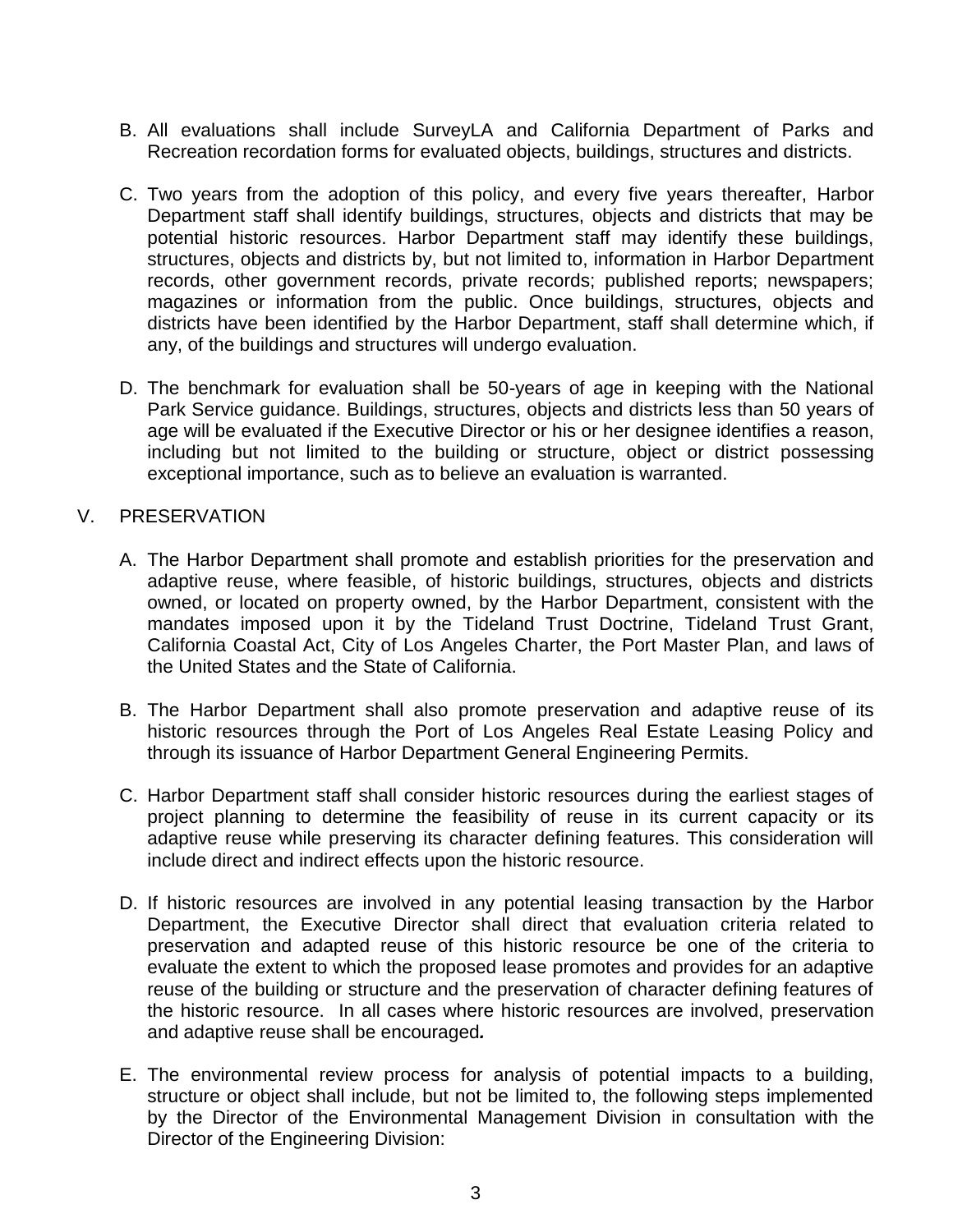- 1. If a building, structure, object or district is included on the Inventory, but not listed on a federal, state or local Register, Environmental Management Division shall reevaluate its status if the previous evaluation is greater than five years old.
- 2. If a building, structure, object or district is not included in the Inventory and is over 50-years of age the building or structure shall be evaluated to determine potentially eligible for listing in a Register.
- 3. If a building, structure object or district is less than 50-years of age, Harbor Department staff will determine whether its evaluation is warranted. Criteria to be considered regarding a decision to evaluate shall include, but not limited to:
	- a. The age of the buildings structures, object or district shall be one of the criteria in the determination, with older buildings, structures, objects and districts having a higher value in the consideration on whether to evaluate.
	- b. Innovation in engineering or architecture recognized through time as trend setting in national or regional periodicals and widely emulated.
	- c. If resource is the only one remaining having an important association with a historic person or event.
	- d. Whether or not the resource is an integral part of a district that is potentially eligible for listing on a Register.
- 4. Only after completion of environmental review (as applicable) will a General Engineering Permit, including those for demolition or substantial alternation, be issued.
- F. Any alteration or changes to a building, structure, object and district identified as a historic resource shall be done, if practicable, in conformance with the Secretary of the Interior's Standards for Treatment of Historic Properties as determined the Executive Director or Board of Harbor Commissioners based on recommendations of a person or persons meeting the meeting the Secretary of the Interior Professional Qualification Standards (Appendix A, 36 CFR Part 61).
- G. The Executive Director shall ensure that any historic building, structure, object or district owned by the Harbor Department shall be secured until such time as its ultimate disposition has been determined by the Harbor Department. Further, and if appropriate, the Executive Director may take additional steps to ensure that such building, structure, object or district is stabilized or maintained at a standard so as not to produce a detrimental effect upon its character.
- H. In undertaking projects involving historic resources, the Harbor Department shall comply with all applicable laws, rules and regulations including but not limited to the California Environmental Quality Act. The Harbor Department staff shall consider the potential effects on historic resources as early in the environmental process as possible.